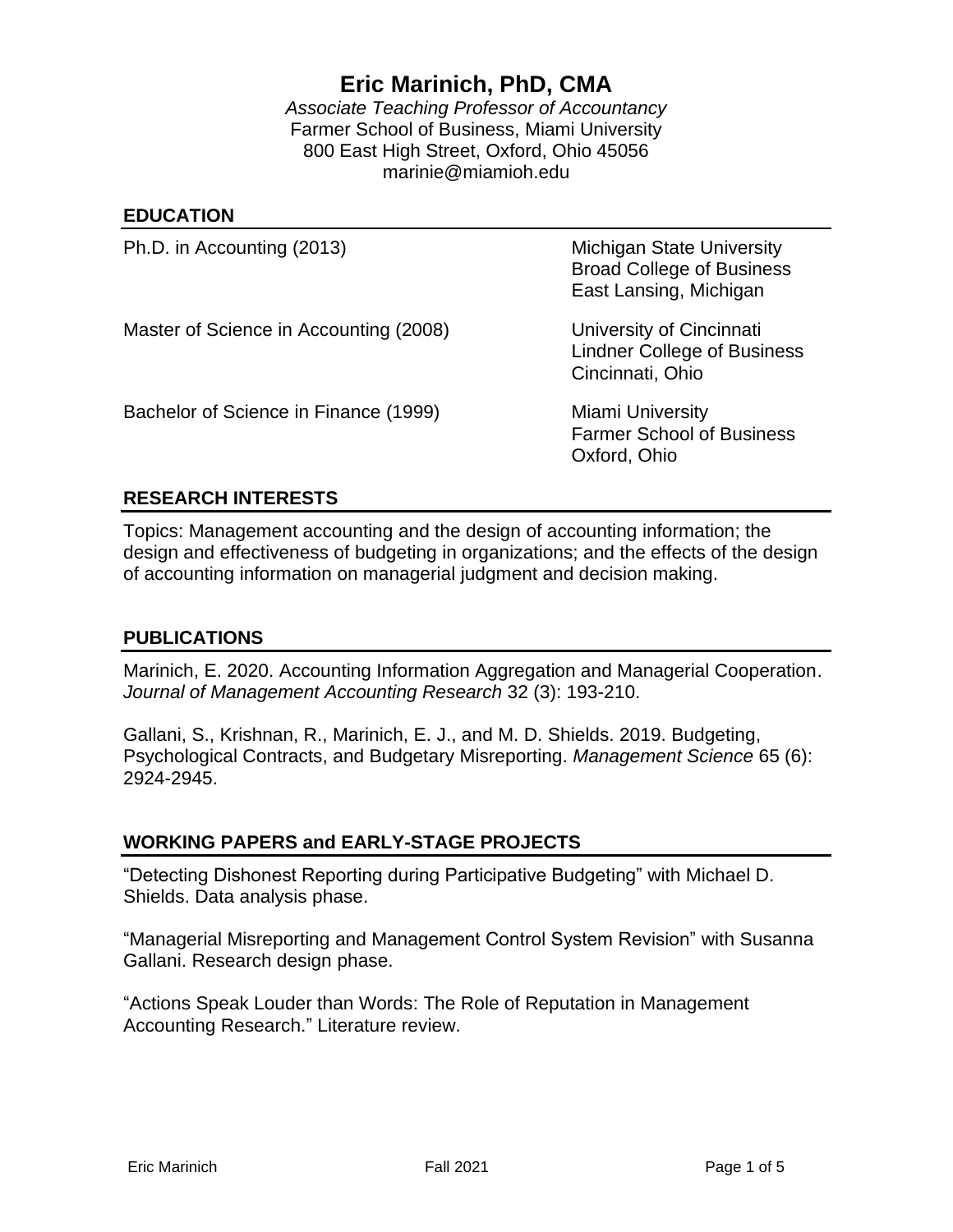## **ACADEMIC EXPERIENCE**

| Miami University, Farmer School of Business |                                             |
|---------------------------------------------|---------------------------------------------|
| July $2021 - present$                       | Associate Teaching Professor of Accountancy |
| July 2017 - July 2021                       | Assistant Teaching Professor of Accountancy |
| May 2013 - July 2017                        | <b>Assistant Professor of Accountancy</b>   |
|                                             |                                             |

Michigan State University, Eli Broad College of Business

August 2008 – May 2013 Research Assistant, Dr. Michael Shields

August 2010 – May 2013 Teaching Assistant, Dr. Michael Shields

### **TEACHING EXPERIENCE**

Miami University, Farmer School of Business

- ACC 222: Introduction to Managerial Accounting Farmer School of Business Core Course Overall teaching effectiveness rating: 3.5/4.0
- ACC 222H: Introduction to Managerial Accounting (Honors) Farmer School of Business Core Course Overall teaching effectiveness rating: 3.5/4.0
- ACC 333: Managerial Accounting Accountancy Core Course Overall teaching effectiveness rating: 3.6/4.0
- ACC 611: Accounting for Managers (25% responsibility) Master of Science in Management, Preparation Module Course Overall teaching effectiveness rating: 3.8/4.0
- MGT 601: Consulting Capstone (25% responsibility) Master of Science in Management, Capstone Course Overall teaching effectiveness rating: 3.7

Michigan State University, Broad College of Business

ACC 202: Principles of Management Accounting Overall teaching effectiveness rating: 4.5/5.0

ACC 341: Accounting for Management Decision-Making Overall teaching effectiveness rating: 4.7/5.0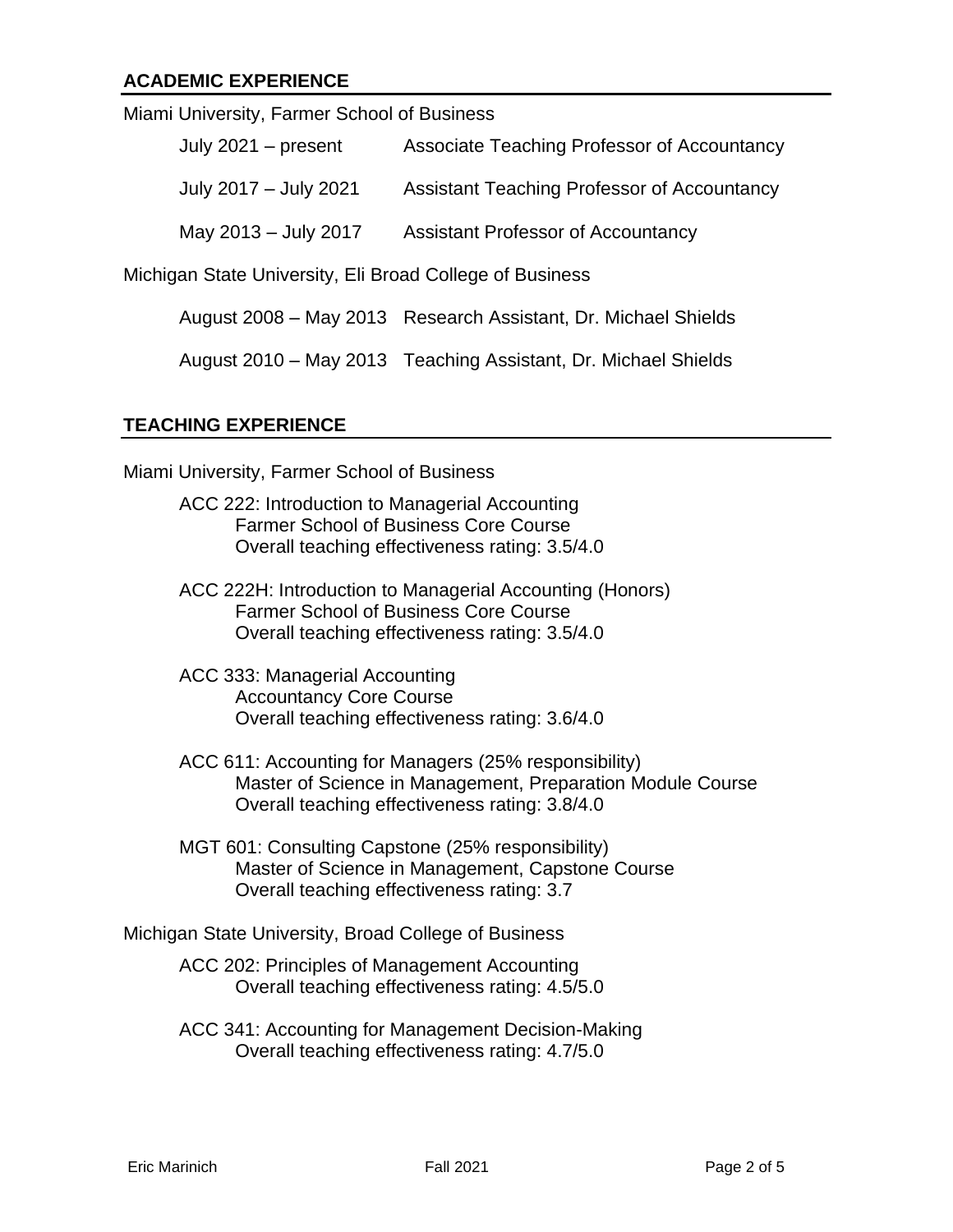## **PROFESSIONAL EXPERIENCE**

| Thomas Weisel Partners, San Francisco, California               |                                   |
|-----------------------------------------------------------------|-----------------------------------|
| May 2004 - May 2006                                             | Senior Accountant (Broker-Dealer) |
| Red Capital Group, Columbus, Ohio<br>May 2003 - May 2004        | Accountant (Broker-Dealer)        |
| Time America, Inc., Phoenix, Arizona<br>January 2000 - May 2003 | <b>Senior Accountant</b>          |

### **ACTIVITIES**

KPMG-Department of Accountancy Curriculum Innovation Grant recipient (2020)

Awarded \$10,000 for the development of data analytics project for ACC 222. The purpose of this grant is to develop modifications to the curriculum and develop or enhance assessment methods. This project will lead to a coauthored paper submitted for publication at a pedagogical journal. The project will be made available to KPMG professionals globally on the KPMG University Connection Portal.

This project serves as an introduction to the Department of Accountancy's data-driven judgment and decision-making framework (DDJDM), which emphasizes the importance of data and analytics in strategic decision-making. It is the first in a sequence of two projects. After completing this project, students will complete a second project in ACC 333 using the same or a similar decision scenario and data but with more advanced data analysis and application of the DDJDM framework.

## **HONORS, RECOGNITIONS, and GRANTS**

| Richard K. Smucker Teaching Excellence Award            | 2020             |
|---------------------------------------------------------|------------------|
| <b>KPMG Curriculum Innovation Grant</b>                 | 2020             |
| Richard K. Smucker Teaching Excellence Award nominee    | 2015, 2017, 2019 |
| Center for Teaching Excellence Commendation             | 2015-2021        |
| Department of Accountancy Summer Research Grant         | 2013-2015, 2018  |
| Ernst and Young/AAA New Faculty Consortium Fellow       | 2014             |
| AAA-Deloitte-J. Michael Cook Doctoral Consortium Fellow | 2011             |
| Michigan State University Graduate School Fellowship    | 2011             |
| <b>Ernst and Young Graduate Fellowship</b>              | 2008-2013        |

### **CASE COMPETITIONS**

| <b>Textron Case Competition, Faculty Advisor</b>   | 2018 |
|----------------------------------------------------|------|
| <b>Textron Case Competition, Faculty Coach</b>     | 2017 |
| Deloitte Challenge Case Competition, Faculty Coach | 2015 |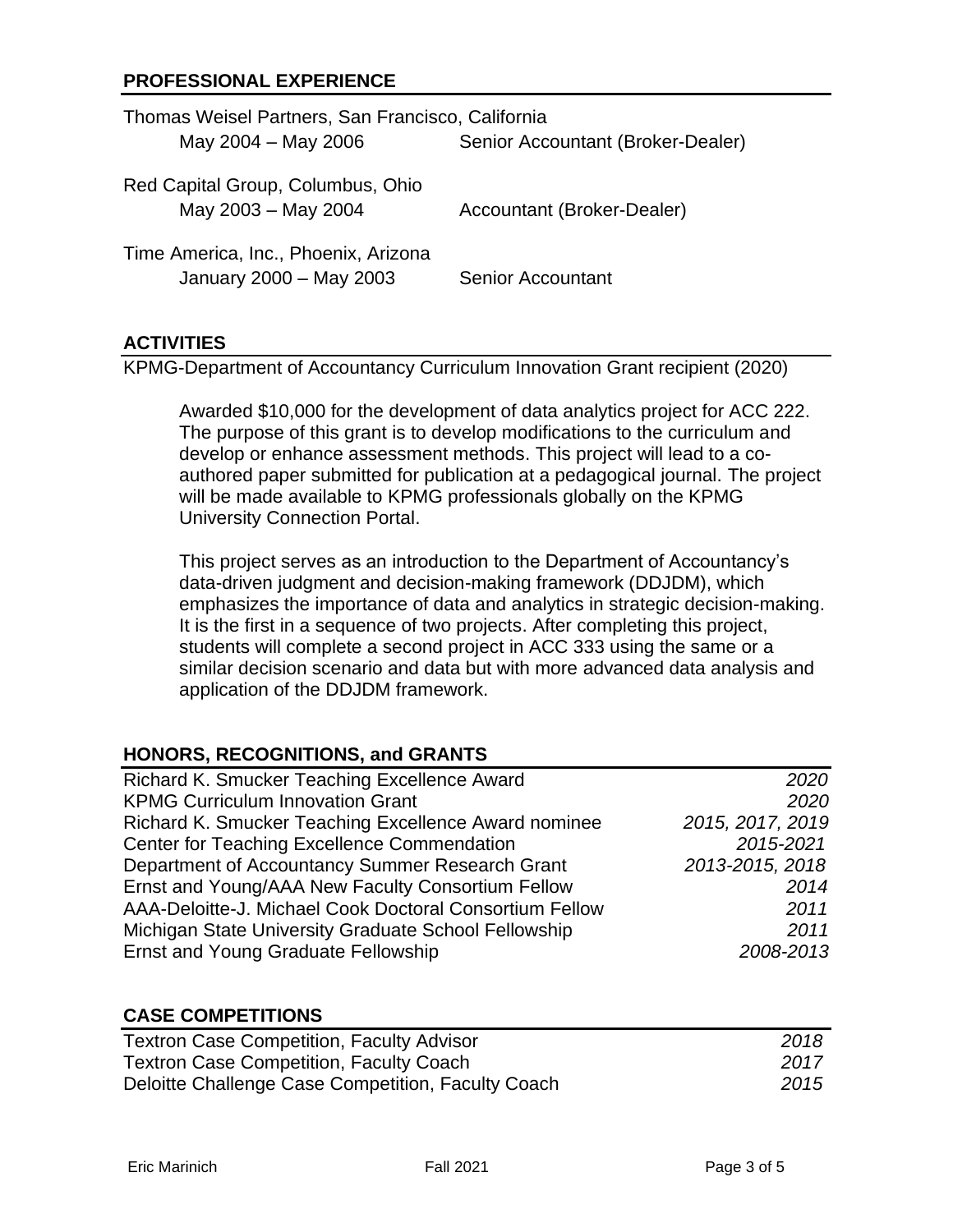## **CONFERENCE PRESENTATIONS**

"Budgeting, Psychological Contracts, and Budgetary Misreporting"

- Global Management Accounting Research Symposium (GMARS), June 2013
- AAA Annual Meeting, August 2012
- AAA Management Accounting Section Meeting, January 2012

"Accounting Information Aggregation and Managerial Cooperation"

• AAA Management Accounting Section Meeting, January 2014

"Can Feedback Hurt? Adverse Effect of Feedback under Negative Incentives" (discussion)

• AAA Management Accounting Section Meeting, January 2013

"Detecting Misreporting in Subordinates' Budgets" (discussion)

• Global Management Accounting Research Symposium (GMARS), June 2013

## **CONFERENCE PARTICIPATION**

| Contemporary Accounting Research (CAR) Conference (Participant) | 2020       |
|-----------------------------------------------------------------|------------|
| AAA Ohio Meeting and Doctoral Consortium (Panel Discussion)     | 2016       |
| AAA Rookie Camp Recruiting Event (Miami Recruiter)              | 2014       |
| <b>AAA-EY New Faculty Consortium</b>                            | 2014       |
| <b>AAA Annual Meeting</b>                                       | 2012-2015  |
| AAA-Deloitte-J. Michael Cook Doctoral Consortium                | 2011       |
| <b>Global Management Accounting Research Symposium (GMARS)</b>  | 2010, 2013 |
| AAA Management Accounting Section Meeting                       | 2009-2015  |
| <b>Midwest Accounting Research Conference</b>                   | 2009       |

## **PROFESSIONAL SERVICE**

| Contemporary Accounting Research Conference (Reviewer)     | 2020            |
|------------------------------------------------------------|-----------------|
| Contemporary Accounting Research, ad hoc reviewer          | 2019, 2020      |
| Journal on Excellence in College Teaching, ad hoc reviewer | 2019            |
| Journal of Management Accounting Research, ad hoc reviewer | 2014-2015, 2020 |
| Accounting, Organizations and Society, ad hoc reviewer     | 2013-2015       |
| AAA Ohio Conference, Consortium Research Panel (Panelist)  | 2016            |
| AAA Annual Meeting (Reviewer and Discussant)               | 2013-2015       |
| <b>GMARS (Reviewer and Discussant)</b>                     | 2013            |
| AAA MAS Meeting (Reviewer and Discussant)                  | 2009-2015       |

### **UNIVERSITY SERVICE**

| $2018 - present$ |
|------------------|
| $2018$ – present |
| $2018 - present$ |
| $2017$ – present |
| $2018 - present$ |
| 2016             |
|                  |